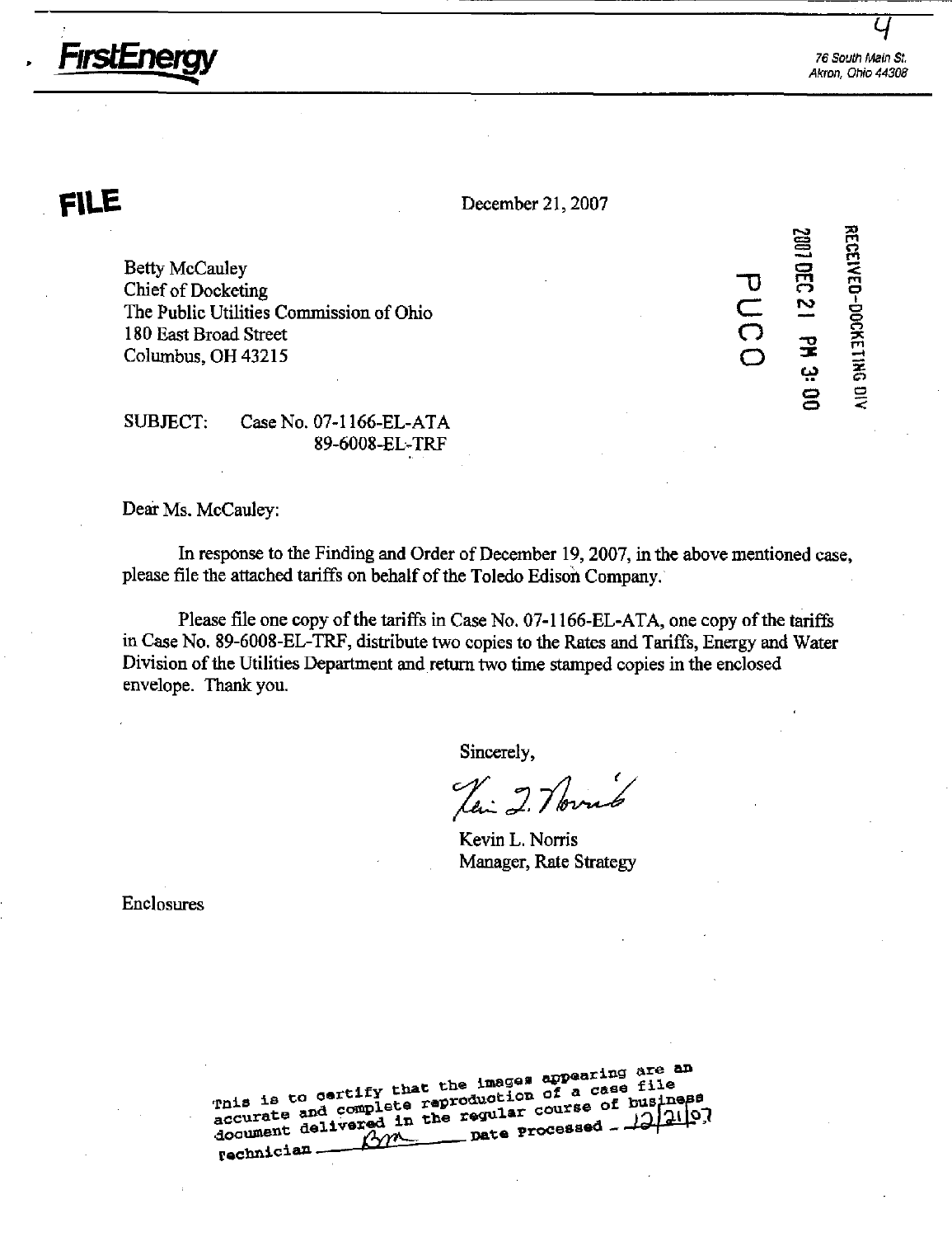## RIDER 13 - STATE AND LOCAL TAX RIDER

#### State kWh Tax

### Applicability:

For bills rendered reflecting metered usage occurring on and after January 1, 2003, in addition to the charges provided in each of the Company tariffe, an excise tax will be imposed at the rates identified below to each end user of electricity in the State of Ohio pursuant to Sec. 5727.81 of the Revised Code.

Beginning with bills rendered with metered usage occurring on and after January 1,2003, a Commercial or Industrial Customer of the Company that receives electricity through a meter as an end user and consumes over the course of the previous calendar year more than 120,000,000 kWhs of electricity may elect to self-assess the tax at a rate of \$.00075 per kWh plus four percent (4%) of the total price of electricity delivered through a meter as an end user. Payment of the tax will be made directly to the Treasurer of the State of Ohio in accordance with Divisions (A)(3) and (4) of Sec. 5727.82 of the Revised Code.

### Rate:

For all end users of electricity under Company's tariffs that are not self-assessing State kWh Tax, the tax imposed below shall apply for all bills rendered with metered usage on and after January 1, 2003.

| First 2,000 kWhs            | \$0,00465 per kWh |
|-----------------------------|-------------------|
| Next 13,000 kWhs            | \$0,00419 per kWh |
| All Excess Over 15,000 kWhs | \$0.00363 per kWh |

In the event that the customer's meter is not actually read for the billing period, the estimated kWhs to collect the Company charges may be used to collect the State kWh Tax.

#### Municipal Distribution Tax

#### Applicability:

The Municipal Distribution Tax applies to all customers within the service territory in accordance with Sec. 718.01(f) of the Revised Code. Beginning with bills rendered with usage occurring only on or after January 1, 2003, in addition to charges provided for in the Company tariffs, a Municipal Distribution Tax will be included in the customer bill based on the Municipal Distribution Tax Rate applied to the Distribution revenue that is to be collected.

#### Changes:

Beginning in January 2003, the Company will annually submit a revised Municipal Distribution Tax Rate based on estimated tax liability and estimated Distribution revenues. In addition, beginning in January 2004, the Company will include a reconciliation that addresses the variances between actual municipal tax obligations and actual recovery.

#### Municipal Distribution Tax Rate:

2.227%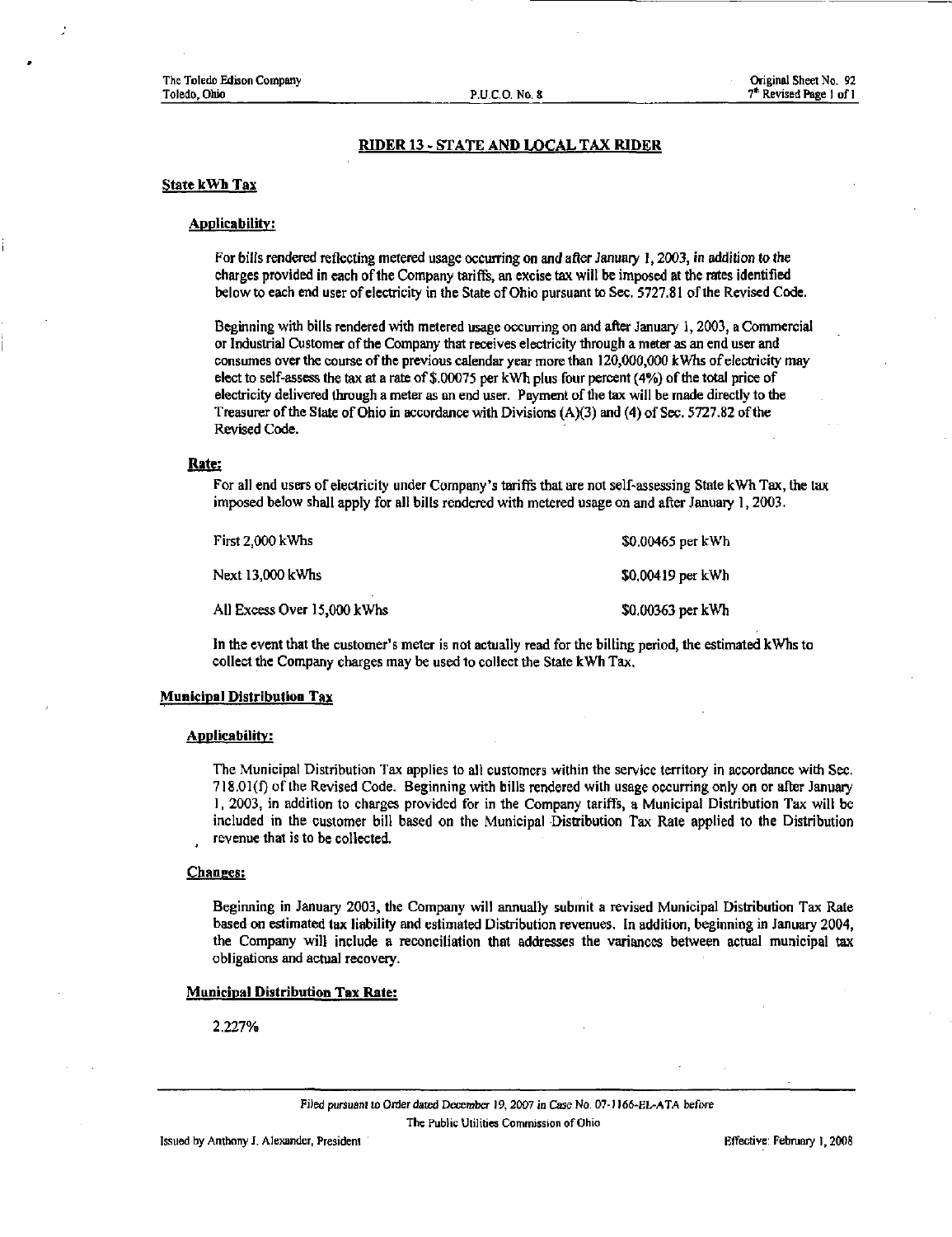## 25\* Revised Page 1 of 2

# TABLE OF CONTENTS

The following rates, rules and regulations for electric service are applicable throughout Toledo Edison's service territory except as noted.

|                                                     | <b>Sheet Numbers</b> | Revision                 |
|-----------------------------------------------------|----------------------|--------------------------|
| <b>TABLE OF CONTENTS</b>                            | 1                    | 25 <sup>th</sup> Revised |
| <b>DEFINITION OF TERRITORY</b>                      | 3                    | Original                 |
| <b>REGULATIONS</b>                                  |                      |                          |
| Standard Rules and Regulations                      | 4                    | 2 <sup>nd</sup> Revised  |
| <b>Emergency Electrical Procedures</b>              | 4                    | <sup>1st</sup> Revised   |
| <b>RESIDENTIAL SERVICE</b>                          |                      |                          |
| Residential Rate "R-01"<br>Residential Rate "R-01a" | 10                   | 7 <sup>th</sup> Revised  |
|                                                     | 12                   | 6 <sup>th</sup> Revised  |
| Residential Rate "R-09" (Apartment Rate)            | 19                   | 2 <sup>nd</sup> Revised  |
| Residential Rate "R-09a" (Apartment Rate)           | 20                   | 1 <sup>st</sup> Revised  |
| Residential Conservation Service Program            | 21                   | Original                 |
| <b>GENERAL SERVICE</b>                              |                      |                          |
| Small School Rate "SR-1a"                           | 41                   | 7 <sup>th</sup> Revised  |
| Large School Rate "SR-2a"                           | 42                   | 8 <sup>th</sup> Revised  |
| General Service Rate "GS-14"                        | 44                   | 8 <sup>th</sup> Revised  |
| Small General Service Schedule                      | 45                   | 7 <sup>th</sup> Revised  |
| Medium General Service Schedule                     | 46                   | 8 <sup>th</sup> Revised  |
| Partial Service Rate "GS-15"                        | 52                   | 1st Revised              |
| Outdoor Night Lighting Rate "GS-13"                 | 53                   | 6 <sup>th</sup> Revised  |
| Outdoor Security Lighting Rate "GS-18"              | 54                   | 6 <sup>th</sup> Revised  |
| <b>PRIMARY POWER SERVICE</b>                        |                      |                          |
| Large General Service Rate "PV-45"                  | 61                   | 8 <sup>th</sup> Revised  |
| Interruptible Power Rate "PV-46"                    | 63                   | 1 <sup>st</sup> Revised  |
|                                                     |                      |                          |
| <b>OTHER SERVICE</b>                                |                      |                          |
| Co-generation and Small Power Producer Rate "CO-1"  | 70                   | Original                 |
| Street Lighting Rate "SL-1"                         | 71                   | 8 <sup>th</sup> Revised  |
| Experimental Market Based Tariff                    | 74                   | Original                 |
| Interconnection Tariff                              | 76                   | Original                 |
| Retail Transition Cost Recovery of                  |                      |                          |
| Non-bypassable Regulatory Transition Charges        | 77                   | Original                 |
| <b>MISCELLANEOUS CHARGES</b>                        | 75                   | 1 <sup>st</sup> Revised  |